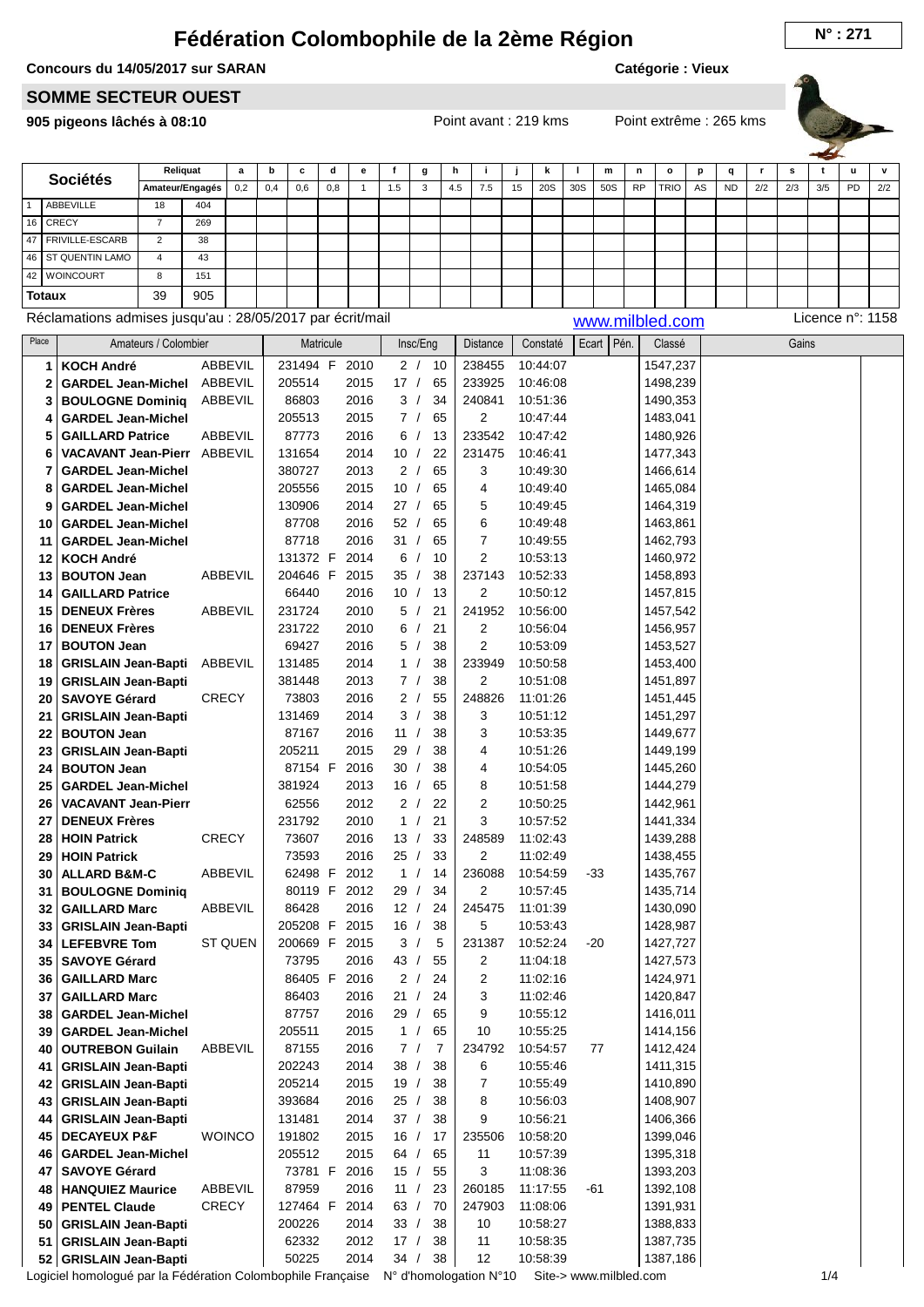| 53  | <b>VACAVANT Jean-Pierr</b>      |                 | 87864    | 2016          | 21/  |     | 22 | 3              | 10:56:53 |      | 1387,047 |
|-----|---------------------------------|-----------------|----------|---------------|------|-----|----|----------------|----------|------|----------|
| 54  | <b>ALLARD B&amp;M-C</b>         |                 | 204571   | 2015          |      | 8/  | 14 | $\overline{2}$ | 11:00:47 | -33  | 1386,849 |
| 55  | <b>POULAIN Christophe</b>       | ST QUEN         | 192315   | 2015          |      | 2/  | 6  | 234897         | 10:59:24 | 1    | 1386,505 |
| 56  | <b>GAILLARD Patrice</b>         |                 | 87798    | 2016          |      | 1 / | 13 | 3              | 10:58:29 |      | 1386,143 |
| 57  | <b>SAVOYE Gérard</b>            |                 | 73824 F  | 2016          | 27/  |     | 55 | 4              | 11:09:32 |      | 1385,960 |
|     |                                 |                 | 75884    | 2016          |      | 4/  | 13 | 4              |          |      |          |
| 58  | <b>GAILLARD Patrice</b>         |                 |          |               |      |     |    |                | 10:58:31 |      | 1385,869 |
| 59  | <b>GRISLAIN Jean-Bapti</b>      |                 | 205219   | 2015          | 21/  |     | 38 | 13             | 10:58:58 |      | 1384,587 |
| 60  | <b>HOIN Patrick</b>             |                 | 73594 F  | 2016          | 10/  |     | 33 | 3              | 11:09:43 |      | 1383,227 |
| 61  | <b>DECAYEUX P&amp;F</b>         |                 | 72692    | 2016          |      | 5/  | 17 | $\overline{2}$ | 11:00:18 |      | 1382,889 |
| 62  | <b>KUBIAK Christian</b>         | ABBEVIL         | 86518    | 2016          | 21/  |     | 22 | 255426         | 11:14:47 | 15   | 1380,432 |
| 63  | <b>DECAYEUX P&amp;F</b>         |                 | 72681    | 2016          |      | 4/  | 17 | 3              | 11:00:37 |      | 1380,322 |
| 64  | <b>DECAYEUX P&amp;F</b>         |                 | 72706    | 2016          |      | 8/  | 17 | 4              | 11:00:42 |      | 1379,649 |
| 65  | <b>DECAYEUX P&amp;F</b>         |                 | 72641    | 2016          | 15/  |     | 17 | 5              | 11:00:45 |      | 1379,245 |
| 66  | <b>DECAYEUX P&amp;F</b>         |                 | 493295   | 2011          |      | 1/  | 17 | 6              | 11:01:05 |      | 1376,557 |
| 67  | <b>KOCH André</b>               |                 | 195203   | 2009          |      | 1/  | 10 | 3              | 11:03:18 |      | 1375,967 |
| 68  | <b>KOCH André</b>               |                 | 231340 F | 2010          |      | 3/  | 10 | 4              | 11:03:21 |      | 1375,570 |
| 69  | <b>DENEUX Frères</b>            |                 | 355346   | 2011          | 12/  |     | 21 | 4              | 11:05:57 |      | 1375,118 |
|     |                                 |                 |          |               |      |     |    |                |          |      |          |
| 70  | <b>LEBLANC Jean-Claud CRECY</b> |                 | 73704    | 2016          | 11 / |     | 16 | 256842         | 11:16:52 |      | 1374,467 |
| 71  | <b>CARLIER P&amp;F</b>          | ABBEVIL         | 130835 F | 2014          |      | 6/  | 11 | 237392         | 11:02:44 |      | 1374,327 |
| 72  | <b>SAVOYE Gérard</b>            |                 | 73767    | 2016          | 42 / |     | 55 | 5              | 11:11:17 |      | 1372,581 |
| 73  | <b>GARDEL Jean-Michel</b>       |                 | 380507   | 2013          | 60/  |     | 65 | 12             | 11:00:29 |      | 1372,128 |
| 74  | <b>ALLARD B&amp;M-C</b>         |                 | 205086   | 2015          |      | 9/  | 14 | 3              | 11:02:38 | -33  | 1371,940 |
| 75  | <b>SAVOYE Gérard</b>            |                 |          | 73825 F 2016  | 22/  |     | 55 | 6              | 11:11:23 |      | 1371,824 |
|     | 76   LEBLANC Jean-Claud         |                 | 115011 F | 2016          | 12/  |     | 16 | $\overline{2}$ | 11:17:15 |      | 1371,653 |
| 77  | <b>BOULOGNE Dominiq</b>         |                 | 86851    | 2016          | 25/  |     | 34 | 3              | 11:06:16 |      | 1366,345 |
| 78  | <b>IANNI Frédéric</b>           | ABBEVIL         | 87333    | 2016          | 11 / |     | 31 | 239640         | 11:05:32 |      | 1365,211 |
| 79  | <b>HOIN Patrick</b>             |                 | 73610    | 2016          | 32/  |     | 33 | 4              | 11:12:30 |      | 1362,132 |
| 80  | <b>POULAIN Christophe</b>       |                 | 74695    | 2016          |      | 5/  | 6  | 2              | 11:02:29 | 1    | 1361,722 |
|     |                                 |                 |          |               |      |     |    |                |          |      |          |
| 81  | <b>BASSELIN Michel</b>          | <b>WOINCO</b>   | 74826    | 2016          | 21/  |     | 24 | 230706         | 10:59:31 |      | 1360,964 |
| 82  | <b>SUEUR J &amp; S</b>          | <b>WOINCO</b>   | 227968   | 2015          | 18/  |     | 18 | 239557         | 11:06:12 |      | 1359,574 |
| 83  | <b>SAVOYE Gérard</b>            |                 | 73784    | 2016          | 50/  |     | 55 | $\overline{7}$ | 11:13:04 |      | 1359,210 |
| 84  | <b>DENEUX Frères</b>            |                 | 380057   | 2013          | 20/  |     | 21 | 5              | 11:08:01 |      | 1359,154 |
| 85  | <b>GRISLAIN Jean-Bapti</b>      |                 | 131483   | 2014          |      | 5/  | 38 | 14             | 11:02:25 |      | 1356,882 |
| 86  | <b>GRISLAIN Jean-Bapti</b>      |                 | 205222   | 2015          | 28/  |     | 38 | 15             | 11:02:37 |      | 1355,309 |
| 87  | <b>VACAVANT Jean-Pierr</b>      |                 | 62555    | 2012          |      | 1 / | 22 | 4              | 11:01:09 |      | 1352,469 |
| 88  | <b>MAILLET Francis</b>          | <b>CRECY</b>    | 4122     | 2013          | 15/  |     | 20 | 255642         | 11:19:05 | -3   | 1352,365 |
| 89  | <b>KUBIAK Christian</b>         |                 | 86588    | 2016          | 22/  |     | 22 | 2              | 11:18:43 | 15   | 1351,699 |
| 90  | <b>GRISLAIN Jean-Bapti</b>      |                 | 131475   | 2014          |      | 2/  | 38 | 16             | 11:03:14 |      | 1350,485 |
|     |                                 |                 |          | 2016          |      | 5/  | 22 | 3              |          |      | 1350,389 |
| 91  | <b>KUBIAK Christian</b>         |                 | 86535    |               |      |     |    |                | 11:18:54 | 15   |          |
| 92  | <b>GRISLAIN Jean-Bapti</b>      |                 | 131451   | 2014          |      | 6/  | 38 | 17             | 11:03:15 |      | 1350,355 |
| 93  | <b>VACAVANT Jean-Pierr</b>      |                 | 381531   | 2013          |      | 5/  | 22 | 5              | 11:01:34 |      | 1349,184 |
| 94  | <b>GAILLARD Marc</b>            |                 | 86451    | 2016          | 24/  |     | 24 | 4              | 11:12:01 |      | 1348,640 |
| 95  | <b>LAURENT Gérard</b>           | <b>FRIVILLE</b> | 88794    | 2016          | 23/  |     | 32 | 233641         | 11:03:31 |      | 1346,505 |
| 96  | <b>LAURENT Gérard</b>           |                 | 88880    | 2016          | 16/  |     | 32 | 2              | 11:03:32 |      | 1346,375 |
| 97  | <b>LAURENT Gérard</b>           |                 |          | 125821 F 2014 | 11 / |     | 32 | 3              | 11:03:42 |      | 1345,083 |
| 98  | <b>LAURENT Gérard</b>           |                 |          | 125830 F 2014 |      | 6/  | 32 | 4              | 11:03:50 |      | 1344,052 |
| 99  | <b>GARDEL Jean-Michel</b>       |                 | 61178    | 2012          | 12/  |     | 65 | 13             | 11:04:10 |      | 1343,110 |
| 100 | <b>GARDEL Jean-Michel</b>       |                 | 69432    | 2016          | 19/  |     | 65 | 14             | 11:04:12 |      | 1342,853 |
| 101 | <b>GARDEL Jean-Michel</b>       |                 | 205506   | 2015          | 42/  |     | 65 | 15             | 11:04:15 |      | 1342,468 |
| 102 | <b>GRISLAIN Jean-Bapti</b>      |                 | 131479   | 2014          |      | 4/  | 38 | 18             | 11:04:29 |      | 1340,810 |
| 103 | <b>KUBIAK Christian</b>         |                 | 86549    | 2016          | 12 / |     | 22 | 4              | 11:20:17 | 15   | 1340,584 |
|     |                                 |                 |          |               |      |     |    |                |          |      |          |
| 104 | <b>GAILLARD Marc</b>            |                 | 86418    | 2016          | 16/  |     | 24 | 5              | 11:13:10 |      | 1340,173 |
| 105 | <b>DENEUX Frères</b>            |                 | 355356   | 2011          | 18/  |     | 21 | 6              | 11:10:33 |      | 1340,083 |
| 106 | <b>GAILLARD Marc</b>            |                 | 86419 F  | 2016          |      | 8/  | 24 | 6              | 11:13:13 |      | 1339,807 |
| 107 | <b>LEFEBVRE Tom</b>             |                 | 88136    | 2016          |      | 2/  | 5  | 2              | 11:03:13 | -20  | 1338,400 |
| 108 | <b>BOUTON Jean</b>              |                 |          | 204626 F 2015 | 24/  |     | 38 | 5              | 11:07:19 |      | 1337,398 |
| 109 | <b>BOUTON Jean</b>              |                 |          | 87135 F 2016  | 34/  |     | 38 | 6              | 11:07:25 |      | 1336,644 |
| 110 | <b>HOIN Patrick</b>             |                 |          | 73600 F 2016  | 22/  |     | 33 | 5              | 11:16:01 |      | 1336,380 |
| 111 | <b>BOUTON Jean</b>              |                 |          | 87156 F 2016  | 37/  |     | 38 | $\overline{7}$ | 11:07:32 |      | 1335,766 |
| 112 | <b>HOIN Patrick</b>             |                 |          | 73569 F 2016  |      | 8/  | 33 | 6              | 11:16:18 |      | 1334,348 |
| 113 | <b>HOIN Patrick</b>             |                 | 73601    | 2016          | 31 / |     | 33 | 7              | 11:16:21 |      | 1333,990 |
| 114 | <b>BOUTON Jean</b>              |                 | 131336   | 2014          | 15/  |     | 38 | 8              | 11:08:01 |      | 1332,139 |
| 115 | <b>GAILLARD Marc</b>            |                 | 86416 F  | 2016          |      | 7/  | 24 | $\overline{7}$ | 11:14:27 |      | 1330,848 |
|     |                                 |                 |          |               |      |     |    |                |          |      |          |
| 116 | <b>GAILLARD Marc</b>            |                 |          | 86462 F 2016  |      | 5/  | 24 | 8              | 11:14:32 |      | 1330,247 |
| 117 | <b>BERNANOSE Michel</b>         | <b>WOINCO</b>   |          | 137096 F 2014 | 22/  |     | 34 | 240018         | 11:10:34 | $-1$ | 1329,371 |
| 118 | <b>BOUTON Jean</b>              |                 | 87130    | 2016          | 18/  |     | 38 | 9              | 11:08:40 |      | 1327,293 |
| 119 | <b>GARDEL Jean-Michel</b>       |                 | 205535   | 2015          | 11 / |     | 65 | 16             | 11:06:25 |      | 1325,980 |
| 120 | <b>GARDEL Jean-Michel</b>       |                 | 380724   | 2013          | 13/  |     | 65 | 17             | 11:06:28 |      | 1325,604 |
| 121 | <b>GATTI Roger</b>              | ABBEVIL         | 86988    | 2016          |      | 5/  | 8  | 252235         | 11:19:54 | 33   | 1324,416 |
| 122 | <b>GAILLARD Marc</b>            |                 | 86439    | 2016          | 20 / |     | 24 | 9              | 11:15:27 |      | 1323,672 |
|     | 123   KUBIAK Christian          |                 | 86524    | 2016          | 19 / |     | 22 | 5              | 11:22:49 | 15   | 1322,994 |
|     |                                 |                 |          |               |      |     |    |                |          |      |          |

Logiciel homologué par la Fédération Colombophile Française N° d'homologation N°10 Site-> www.milbled.com 2/4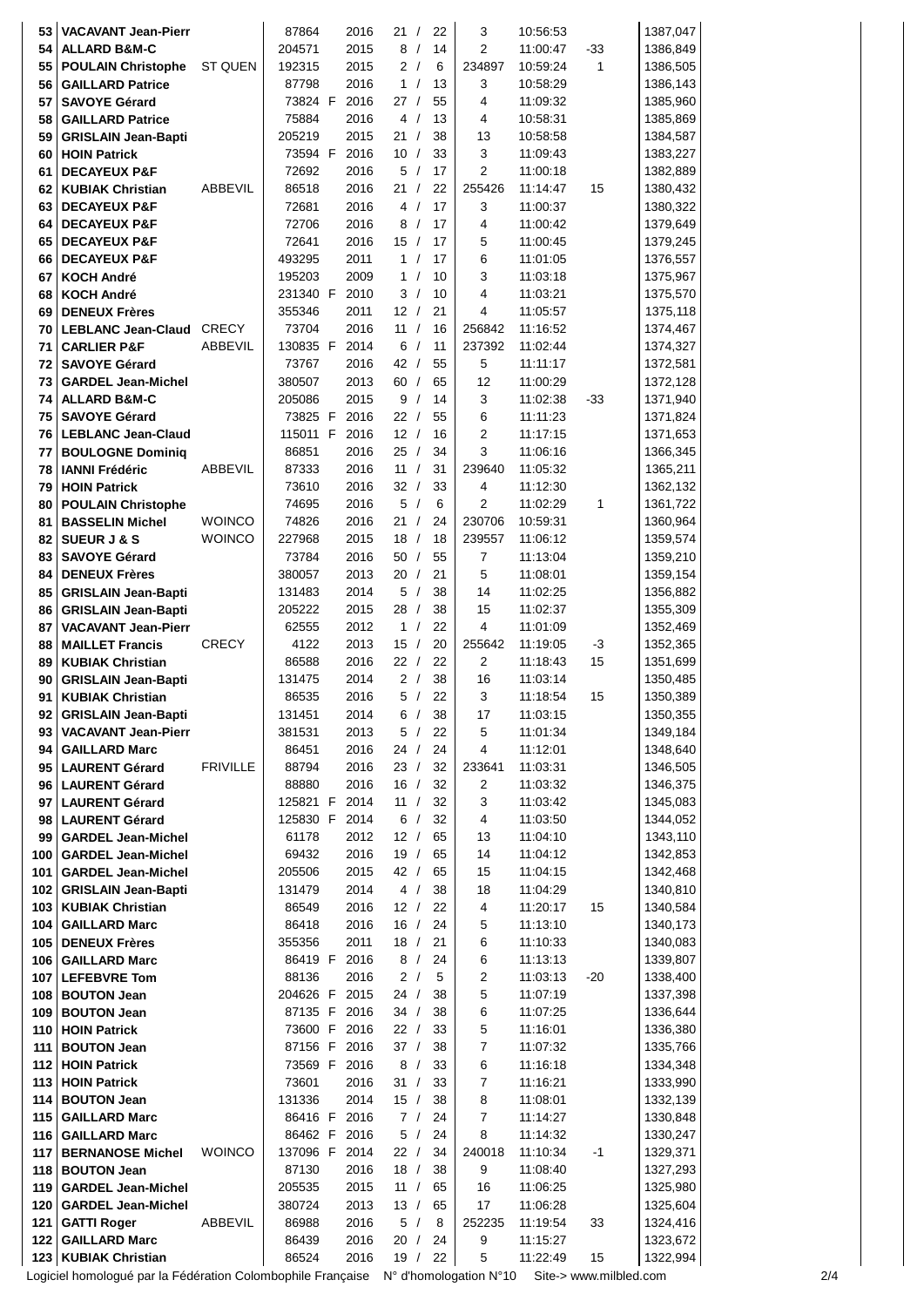| 124        | <b>KUBIAK Christian</b>                        |                 | 86529                   | 2016         | 20 /       |            | 22       | 6              | 11:23:05             | 15    | 1321,169             |
|------------|------------------------------------------------|-----------------|-------------------------|--------------|------------|------------|----------|----------------|----------------------|-------|----------------------|
| 125        | <b>GARDEL Jean-Michel</b>                      |                 | 61406                   | 2012         | 45 /       |            | 65       | 18             | 11:07:26             |       | 1318,382             |
| 126        | <b>PENTEL Claude</b>                           |                 | 1961 F                  | 2010         | 59 /       |            | 70       | 2              | 11:18:06             |       | 1317,932             |
| 127        | <b>DECAYEUX P&amp;F</b>                        |                 | 191835                  | 2015         |            | 2/         | 17       | 7              | 11:08:58             |       | 1315,921             |
| 128        | <b>LEBLANC Jean-Claud</b>                      |                 | 337838 F 2014           |              |            | 3/         | 16       | 3              | 11:25:23             |       | 1314,554             |
| 129        | <b>BASSELIN Michel</b>                         |                 | 748845                  | 2016         | 16/        |            | 24       | 2              | 11:05:32             |       | 1314,314             |
| 130        | <b>SAVOYE Gérard</b>                           |                 | 73828                   | 2016         | 40/        |            | 55       | 8              | 11:19:28             |       | 1313,297             |
| 131        | <b>DENEUX Frères</b>                           |                 | 130026                  | 2014         |            | 8/         | 21       | $\overline{7}$ | 11:14:19             |       | 1312,697             |
| 132        | <b>LEBLANC Jean-Claud</b>                      |                 | 360366 F                | 2015         |            | 2/         | 16       | 4              | 11:25:42             |       | 1312,427             |
| 133        | <b>SAVOYE Gérard</b>                           |                 | 73820                   | 2016         | 54 /       |            | 55       | 9              | 11:19:37             |       | 1312,258             |
| 134        | <b>PENTEL Claude</b>                           |                 | 73501                   | 2016         | 20/        |            | 70       | 3              | 11:18:55             |       | 1312,235             |
| 135        | <b>SAVOYE Gérard</b>                           |                 | 73813 F                 | 2016         | 9          | $\sqrt{ }$ | 55       | 10             | 11:19:49             |       | 1310,875             |
| 136        | <b>HOIN Patrick</b>                            |                 | 73595                   | 2016         | 24 /       |            | 33       | 8              | 11:19:39             |       | 1310,778             |
| 137        | <b>HOIN Patrick</b>                            |                 | 73563                   | 2016         | 33/        |            | 33       | 9              | 11:19:43             |       | 1310,317             |
| 138        | <b>GRISLAIN Jean-Bapti</b>                     |                 | 35044                   | 2014         | 13/        |            | 38       | 19             | 11:08:35             |       | 1310,027             |
| 139        | <b>VACAVANT Jean-Pierr</b>                     |                 | 381523                  | 2013         | 11 /       |            | 22       | 6              | 11:06:48             |       | 1309,248             |
| 140        | <b>GRISLAIN Jean-Bapti</b>                     |                 | 205239                  | 2015         | 32/        |            | 38       | 20             | 11:08:43             |       | 1309,050             |
| 141        | <b>LELEU JeanJacques</b>                       | <b>FRIVILLE</b> | 202308 F                | 2015         |            | 4/         | 6        | 236675         | 11:10:49             |       | 1308,922             |
| 142        | <b>GRISLAIN Jean-Bapti</b>                     |                 | 205215                  | 2014         | 12/        |            | 38       | 21             | 11:08:46             |       | 1308,684             |
| 143        | <b>GRISLAIN Jean-Bapti</b>                     |                 | 231114                  | 2010         | 10/        |            | 38       | 22             | 11:08:46             |       | 1308,684             |
| 144        | <b>LAURENT Gérard</b>                          |                 | 88843                   | 2016         | 30/        |            | 32       | 5              | 11:08:40             |       | 1307,692             |
| 145        | <b>MAILLET Francis</b>                         |                 | 127406                  | 2014         | 9          | $\sqrt{ }$ | 20       | $\overline{2}$ | 11:25:38             | $-3$  | 1307,075             |
| 146        | <b>HANQUIEZ Maurice</b>                        |                 | 205658                  | 2015         | 13/        |            | 23       | $\overline{2}$ | 11:30:10             | $-61$ | 1306,478             |
| 147        | <b>SAVOYE Gérard</b>                           |                 | 73772                   | 2016         | 38/        |            | 55       | 11             | 11:20:32             |       | 1305,945             |
| 148        | <b>GAILLARD Marc</b>                           |                 | 86417                   | 2016         | 17/        |            | 24       | 10             | 11:18:13             |       | 1304,215             |
| 149        | <b>SAVOYE Gérard</b>                           |                 | 73777 F                 | 2016         | 19         | $\sqrt{ }$ | 55       | 12             | 11:20:54             |       | 1303,436             |
| 150        | <b>SAVOYE Gérard</b>                           |                 | 73768                   | 2016         | 36/        |            | 55       | 13             | 11:20:59             |       | 1302,868             |
| 151        | <b>MOREL Alain &amp; Brigitt WOINCO</b>        |                 | 76490 F                 | 2016         | 19/        |            | 24       | 235311         | 11:10:42             |       | 1302,219             |
| 152        | <b>BRIANCHON Hervé</b>                         | ABBEVIL         | 86735                   | 2016         | 14/        |            | 15       | 244575         | 11:17:51             |       | 1301,970             |
| 153        | <b>BERNANOSE Michel</b>                        |                 | 76688                   | 2016         | 9          | $\sqrt{ }$ | 34       | $\overline{2}$ | 11:14:22             | $-1$  | 1301,969             |
| 154        | <b>DECAYEUX P&amp;F</b>                        |                 | 72685                   | 2016         | 11         | $\sqrt{ }$ | 17       | 8              | 11:11:27             |       | 1297,911             |
| 155        | <b>GAILLARD Marc</b>                           |                 | 86434 F                 | 2016         | 6/         |            | 24       | 11             | 11:19:10             |       | 1297,665             |
| 156        | <b>GARDEL Jean-Michel</b>                      |                 | 355718                  | 2011         | 59/        |            | 65       | 19             | 11:10:19             |       | 1297,301             |
| 157        | <b>GAILLARD Marc</b>                           |                 | 86413                   | 2016         | 14/        |            | 24       | 12             | 11:19:21             |       | 1296,409             |
| 158        | <b>DECAYEUX P&amp;F</b>                        |                 | 72676                   | 2016         |            | 7/         | 17       | 9              | 11:11:43             |       | 1296,007             |
| 159        | <b>HANQUIEZ Maurice</b>                        |                 | 87943                   | 2016         |            | 5/         | 23       | 3              | 11:31:49             | -61   | 1295,742             |
| 160        | <b>DENEUX Frères</b>                           |                 | 380034                  | 2013         | 14/        |            | 21       | 8              | 11:16:45             |       | 1295,593             |
| 161        | <b>GARDEL Jean-Michel</b>                      |                 | 87714                   | 2016         | 46 /       |            | 65       | 20             | 11:10:56             |       | 1292,880             |
| 162        | <b>ALLARD B&amp;M-C</b>                        |                 | 204570                  | 2015         |            | 7/         | 14       | 4              | 11:13:10             | $-33$ | 1292,806             |
| 163        | <b>GRISLAIN Jean-Bapti</b>                     |                 | 35063                   | 2015         | 20/        |            | 38       | 23             | 11:11:13             |       | 1290,991             |
| 164        | <b>SAVOYE Gérard</b>                           |                 | 73779 F                 | 2016<br>2016 |            | 7/<br>9/   | 55<br>23 | 14<br>4        | 11:22:46             | -61   | 1290,814<br>1288,470 |
| 165<br>166 | <b>HANQUIEZ Maurice</b><br><b>GATTI Roger</b>  |                 | 87967<br>86982          | 2016         |            | 2/         | 8        | 2              | 11:32:57<br>11:25:14 | 34    | 1288,228             |
| 167        | <b>GRISLAIN Jean-Bapti</b>                     |                 | 62336                   | 2012         | 11 $/$     |            | 38       | 24             | 11:11:46             |       | 1287,084             |
| 168        | <b>SAVOYE Gérard</b>                           |                 | 73804 F                 | 2016         |            | 8/         | 55       | 15             | 11:23:21             |       | 1286,920             |
| 169        | <b>GAILLARD Marc</b>                           |                 | 86475 F                 | 2016         |            | 4/         | 24       | 13             | 11:21:05             |       | 1284,649             |
| 170        | <b>SAVOYE Gérard</b>                           |                 | 73778                   | 2016         |            | 1 /        | 55       | 16             | 11:23:43             |       | 1284,484             |
| 171        | <b>GAILLARD Marc</b>                           |                 | 86435                   | 2016         | 11 /       |            | 24       | 14             | 11:21:17             |       | 1283,306             |
| 172        | <b>VACAVANT Jean-Pierr</b>                     |                 | 205823                  | 2015         | 16/        |            | 22       | $\overline{7}$ | 11:10:28             |       | 1282,647             |
| 173        | <b>SUEUR J &amp; S</b>                         |                 | 76868                   | 2016         | 13/        |            | 18       | 2              | 11:16:55             |       | 1281,625             |
| 174        | <b>MAILLET Francis</b>                         |                 | 59050                   | 2012         |            | 3/         | 20       | 3              | 11:29:40             | $-3$  | 1280,665             |
| 175        | <b>VACAVANT Jean-Pierr</b>                     |                 | 87861                   | 2016         | 20/        |            | 22       | 8              | 11:10:48             |       | 1280,282             |
| 176        | <b>LEBLANC Jean-Claud</b>                      |                 | 61291 F 2012            |              | 15/        |            | 16       | 5              | 11:30:43             |       | 1279,625             |
| 177        | <b>MOREL Alain &amp; Brigitt</b>               |                 | 76503 F 2016            |              | 17/        |            | 24       | 2              | 11:13:59             |       | 1278,980             |
| 178        | <b>BECASSE Jacques</b>                         | <b>WOINCO</b>   | 126133 F 2014           |              | 18/        |            | 18       | 219884         | 11:01:55             | 1     | 1278,891             |
| 179        | <b>DENEUX Frères</b>                           |                 | 380002                  | 2013         | 17/        |            | 21       | 9              | 11:19:27             |       | 1277,129             |
| 180        | <b>LEBLANC Jean-Claud</b>                      |                 | 115018 F 2016           |              | 13/        |            | 16       | 6              | 11:31:14             |       | 1276,339             |
| 181        | <b>DENEUX Frères</b>                           |                 | 380874                  | 2013         |            | 7/         | 21       | 10             | 11:19:40             |       | 1275,670             |
| 182        | <b>PENTEL Claude</b>                           |                 | 197305 F 2015           |              | 65/        |            | 70       | 4              | 11:24:22             |       | 1275,440             |
| 183        | <b>GARDEL Jean-Michel</b>                      |                 | 380769                  | 2013         | 47 /       |            | 65       | 21             | 11:13:28             |       | 1275,027             |
| 184        | <b>GARDEL Jean-Michel</b>                      |                 | 380742                  | 2011         | 63/        |            | 65       | 22             | 11:13:42             |       | 1273,408             |
| 185        | <b>SAVOYE Gérard</b>                           |                 | 73817 F 2016            |              | 25/        |            | 55       | 17             | 11:25:27             |       | 1273,093             |
| 186        | <b>PENTEL Claude</b>                           |                 | 73507 F 2016            |              | 36/        |            | 70       | 5              | 11:24:44             |       | 1273,038             |
| 187        | <b>SAVOYE Gérard</b>                           |                 | 73776                   | 2016         | 49 /       |            | 55       | 18             | 11:25:31             |       | 1272,659             |
| 188        | <b>DENEUX Frères</b><br><b>SUEUR J &amp; S</b> |                 | 380044<br>382635 F 2013 | 2013         | 15/<br>10/ |            | 21<br>18 | 11<br>3        | 11:20:07             |       | 1272,650<br>1272,322 |
| 189<br>190 | <b>IANNI Frédéric</b>                          |                 | 74988                   | 2016         | 25/        |            | 31       | 2              | 11:18:17<br>11:18:54 |       | 1268,608             |
| 191        | <b>VACAVANT Jean-Pierr</b>                     |                 | 381541                  | 2013         |            | 3/         | 22       | 9              | 11:12:38             |       | 1267,430             |
| 192        | <b>LEFEBVRE Tom</b>                            |                 | 233431 F 2015           |              |            | 4/         | 5        | 3              | 11:12:56             | -20   | 1267,180             |
| 193        | <b>GARDEL Jean-Michel</b>                      |                 | 304858                  | 2008         |            | 3/         | 65       | 23             | 11:14:53             |       | 1265,257             |
|            | 194 GARDEL Jean-Michel                         |                 | 130902                  | 2014         |            | 8/         | 65       | 24             | 11:14:56             |       | 1264,915             |
|            |                                                |                 |                         |              |            |            |          |                |                      |       |                      |

Logiciel homologué par la Fédération Colombophile Française N° d'homologation N°10 Site-> www.milbled.com 3/4